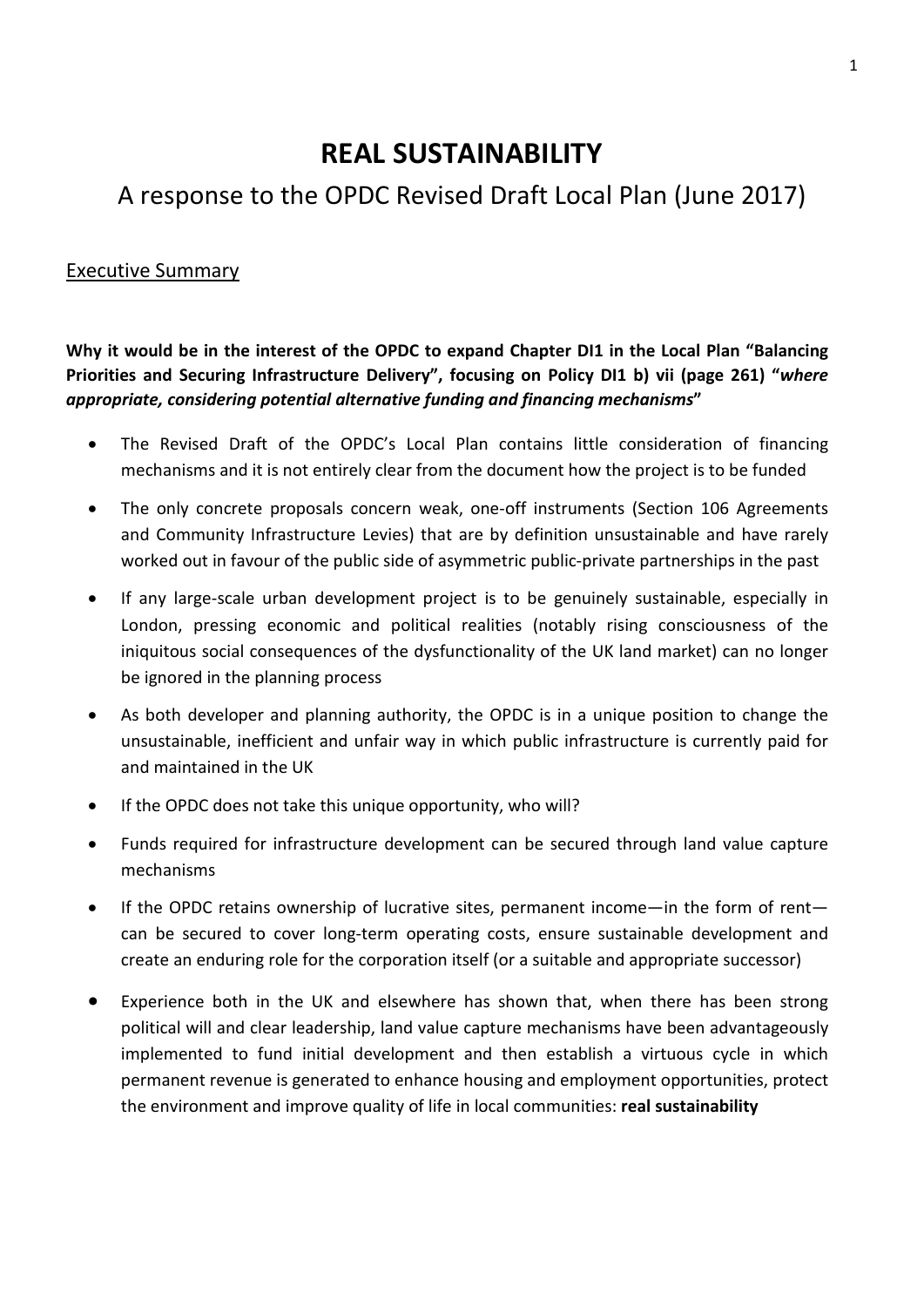### Introduction

The OPDC's Revised Draft of its Local Plan for Old Oak and Royal Park, published on 29 June 2017, is a conventional planning document. It is appreciated that the essential remit of the OPDC is urban planning but the Draft Plan almost entirely ignores critical economic issues that have long weakened the capacity of planning authorities to shape development in their local areas in the public interest and for the longer term. Sustainability is mentioned some 160 times in the Plan but none of these concern long-term financial sustainability, not even in the three pages of the 300-page report that focus on funding. The Old Oak and Park Royal project affords an almost-unique chance to avoid many of the mistakes made in such projects in the past, notably mistakes following on from poor funding decisions made at an early stage: if the OPDC does not take this once-in-a-generation chance to change the unsustainable, inefficient, socially iniquitous way in which public infrastructure is paid for in the UK, who will?

In the words of the government's Guidance on Local Plans: "[Plans] should make clear what is intended to happen in the area over the life of the plan, where and when this will occur and how it will be delivered". The failure to address the "how", despite the many admirable goals set out in the OPDC's Revised Draft Local Plan, is the elephant in the room.

Planners should not side-step consideration of the socially and economically damaging dynamics of the contemporary land economy, or assume that it is something that need only be considered later, when serious negotiations and discussions with developers have truly been joined. The financialisation of land and decisions about land use are inextricably dependent on the planning process and it is incumbent on any responsible planning authority to anticipate and resist huge pressures to put short-term considerations ahead of longer-term goals.

Our response to the Revised Draft Local Plan, set out below, considers: statements and initiatives from the Mayor of London; current realities in land markets (the 'land-credit feedback cycle'); and international experience with urban planning and infrastructure funding.

### Statements and initiatives from the Mayor London

In November 2016, a review, commissioned by Sadiq Khan, the new Mayor of London, reported that, to date, the achievements of the Corporation, the context for its work and its leadership up to that point had all been lacking:

- 1. The Memorandum of Understanding (MoU) was *hastily entered into* with critical details of the deal remaining unclear and risks unquantifiable: "…significant work is required…to develop and structure a deal that recognises the complexities of the site."
- 2. The OPDC lacks the staff "to take forward the land deal work" and therefore to realise the project's full potential. It is not clear, from the revised Local Plan that this deficiency has yet been remedied or how the OPDC hopes to do so.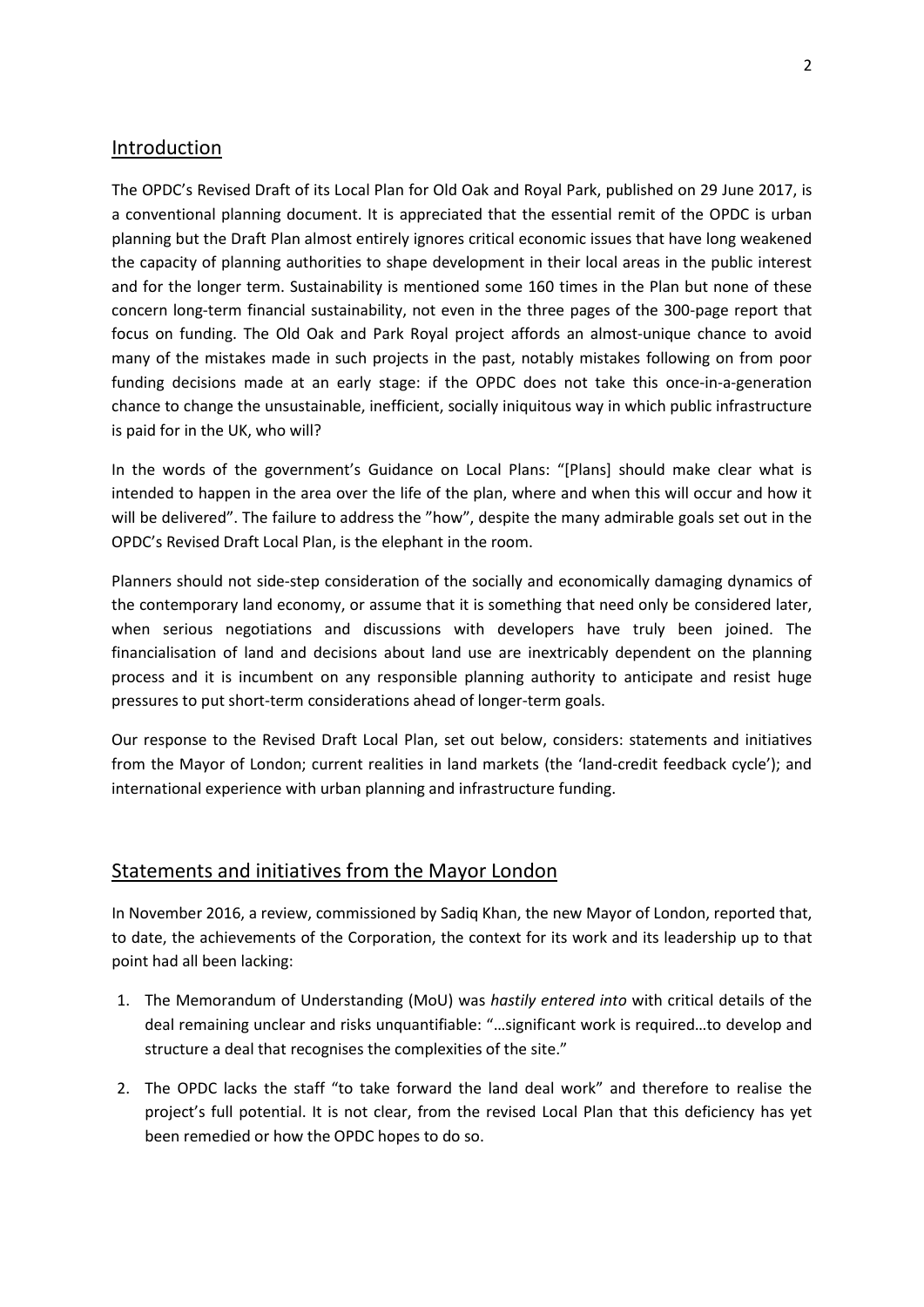- 3. Lack of certainty about funding mechanisms might undermine the OPDC's ability to come forward with realistic development plans to make it possible for development in the Old Oak area "to work as a coherent whole." The OPDC lacks financial backing from central government and, despite laudable commitment to high standards of design and environmental sustainability, the inadequacy of its core funding means that potential developers will be powerfully incentivised to build too high and under-invest in community infrastructure. The issue of local authorities being pressured to meet costs that should properly borne by national government is not new but nothing in the OPDC's Local Plan suggests that, since publication of the Mayoral Review, significant progress has been made in either discussions with central government or the development of alternative funding modalities, even though the Corporation now has a new committed and experienced leader. If national government continues to refuse to assume a just share of the infrastructure-related costs, the OPDC must anticipate having to leverage additional sums through more innovative funding mechanisms to ensure efficient discharge of its dual roles as planning authority and developer, in particular realisation of the Mayor's declared ambition for 50% genuinely affordable housing.
- 4. We understand that the new Chair has had very little time to provide the leadership the Corporation undoubtedly needs. However, if the OPDC limits its role to that of a supercharged planning authority, it will not be well placed to provide the leadership that is essential in order to escape what Mayor Khan labelled a mess shortly after coming to office.
- 5. In the revised draft Plan, the importance of reasoned discussion, shared commitment to open and rational debate, and full engagement with stakeholders is repeatedly emphasised. While no one can be against promoting close working relationships or mutually beneficial collaborations and partnerships, we doubt that they will be sufficient should developer and community interests come into conflict (as they inevitably will). Although the Local Plan acknowledges that differences may arise between stakeholders and that the OPDC may have to consider making use of powers such as compulsory purchase, great reluctance is communicated vis-a-vis employing these powers or even exploiting the leverage it possesses as developer and planning authority. Unfortunately, with at least one major private landowner known to be wellresourced, determined and patient, reasoned discussion etc. may not be enough to deliver all that the OPDC hopes and expects. We believe the OPDC needs to rework its draft revised plan with respect to the means it can (and will) deploy in order to achieve the ends the Mayor and the OPDC itself values most highly.
- 6. From his vision statement 'A City for All Londoners' published in October 2016, it is clear that the Mayor attaches particular importance to exploiting public assets in the most effective and constructive way possible. He gives special importance to what he refers to as the intelligent use of land in London, in particular the significant part that is in public ownership:

"...land must be used intelligently - particularly in the context of a housing crisis that threatens the competitiveness of the city."

"…principles of 'good growth', with a target of 50% of new housing built across the city being affordable."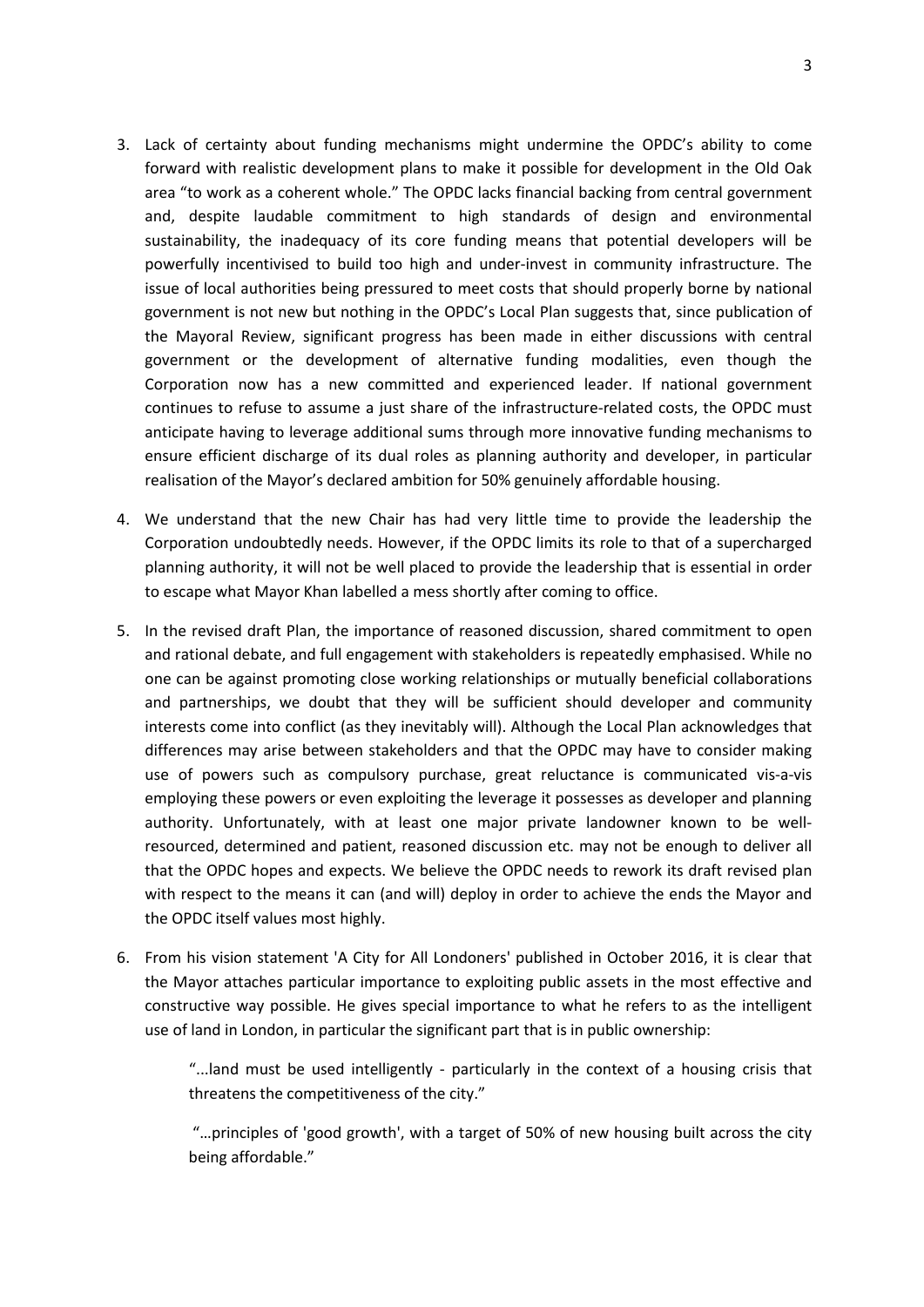"We will move toward this target using investment, public land, and a new approach to viability that sets out more clearly the contribution that developments should make."

"Decisions taken about land use and spatial growth in London require a judicious balancing of needs and will need behaviour change from Londoners."

"…all large and growing cities face similar challenges…I have tried to paint a picture of a modern city that is leading the way in responding positively to the pressures of growth and urbanisation - and implementing policies that prioritise quality of life, protect the environment and promote social integration."

"…explain how to make a difference—using planning powers, investment and building on public land."

"Delivering affordable products relies on a combination of funding sources—developer contributions, investments made by housing associations and Government, and the use of public land."

"…using direct powers over land use and transport..."

"…how we can deliver more infrastructure, more intelligently, for example by ensuring that mechanisms are in place to ensure that London as a whole benefits from the future uplift in land prices following development and by calling for the devolution of fiscal powers."

Specifically in response to the OPDC review he commissioned, the Mayor wants to make sure "…that this scheme meets the needs of the city". It is a declaration that undoubtedly accords with the wishes and expectations of many of his constituents, especially those who are finding it difficult to obtain housing they are able to pay for that also meets their needs. Although the mayor claimed that "…the fundamentals are in place now so we can get the best deal for Londoners" it is not clear from the OPDC Revised Draft Local Plan that the Corporation's ambitions reflect either the Mayor's determination to "squeeze every drop of potential out of this opportunity" or his emphasis on getting the fundamentals right. It may be unfair and ill-informed but the OPDC's revision of the Local Plan does not seem to us to provide evidence of a full and fully informed dialogue between the Mayoralty and the OPDC.

#### Empirical experience

All the following quotes come from a book entitled "Rethinking The Economics of Land and Housing" by Josh Ryan-Collins, Toby Lloyd and Laurie Macfarlane, a must-read for every urban policy maker and planner who wants to understand how our housing market has come to drive "deepening inequality and social exclusion, poor prospects for sustainable growth, intergenerational conflict and risks of financial instability that have at their root poor policy choices concerning land and housing over many decades."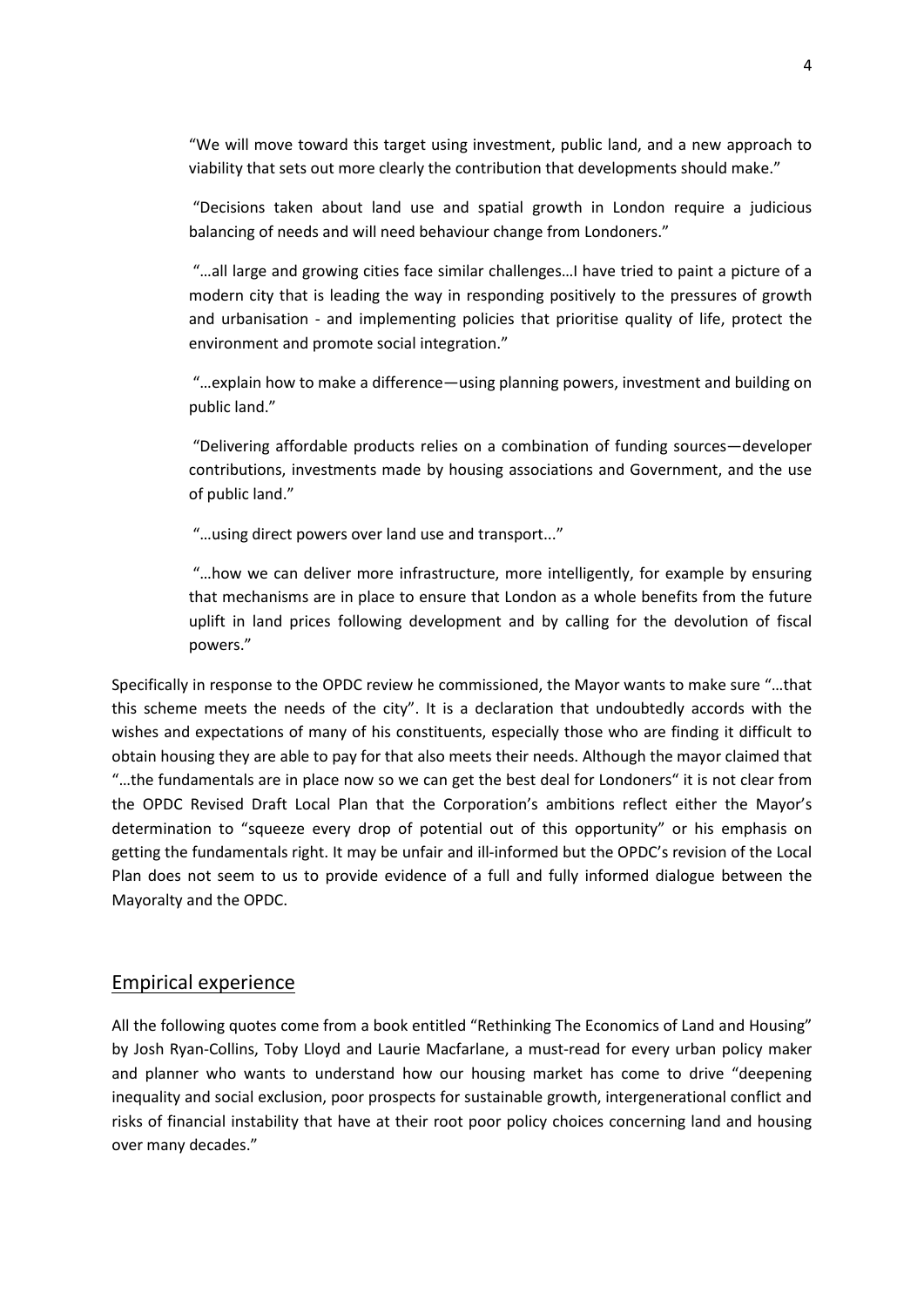In addition to academic—historical and economic—research, the authors present detailed case histories—from the UK and elsewhere—of different models of urban development that illustrate how innovative funding mechanisms can drive efficient allocation of public resources and fair distribution of the wealth—uplift in land values—accruing from public sector investment, as well as ensuring the long-term economic sustainability of large-scale regeneration projects:

#### a) *Outright public ownership of land*.

Public ownership can take key urban locations out of the market and empower public bodies to collect and use land/economic rents in ways that benefit the public they exist to serve. Public ownership and long leases on publicly owned land can be used to generate income that can be used to support of a range of public benefits. Outright public ownership is "an approach that is likely to work most successfully where public sector entities are willing and able to purchase sufficient land for entire settlements: at this scale, the public body can easily capture all of the land value created by the development of a new town, as New Town Development Corporations did so successfully in the UK".

Elsewhere, the government of Singapore owns around 90% of the land that comprises the state and leases land to private developers. When the long leases it creates come to an end the land will be re-leased on new terms that are consistent with current government plans and the maximisation of public revenues. Singapore's management of its land economy now "provides the Singapore government with a handsome source of public revenues: in 2012 alone government receipts from land sales totalled the equivalent the equivalent of £9.1 billion."

b) *New Towns.*

A retrospective study of *Transferrable Lessons from New Towns* published by the Department for Communities & Local Government in 2006 sought to"…draw conclusions from the New Towns experience that can inform policy and implementation", noting that "central to the delivery of all the New Towns during their phase of major growth were the New Town development corporations" and that "successful local economic development requires the kind of strong local powers and financial capabilities of the early NTDCs".

Under the sub-heading 'Lessons on delivery – land acquisition, disposal and financing', the study listed the following essentials:

- All necessary land for delivery should be acquired well in advance of anticipated development and ownerships consolidated as much as possible;
- The additional land values created by development should, as far as possible, be available for subsidising provision of public facilities and investments necessary to promote further developments. [whilst noting that: The mechanisms for achieving this will in many cases differ from the New Towns];
- Where public land ownership is involved then the pattern of using additional value to underwrite other development may not differ significantly from what occurred in the New Towns. Care should however be taken to ensure that any returns to public agencies based on enhanced values are retained within the Growth Areas concerned;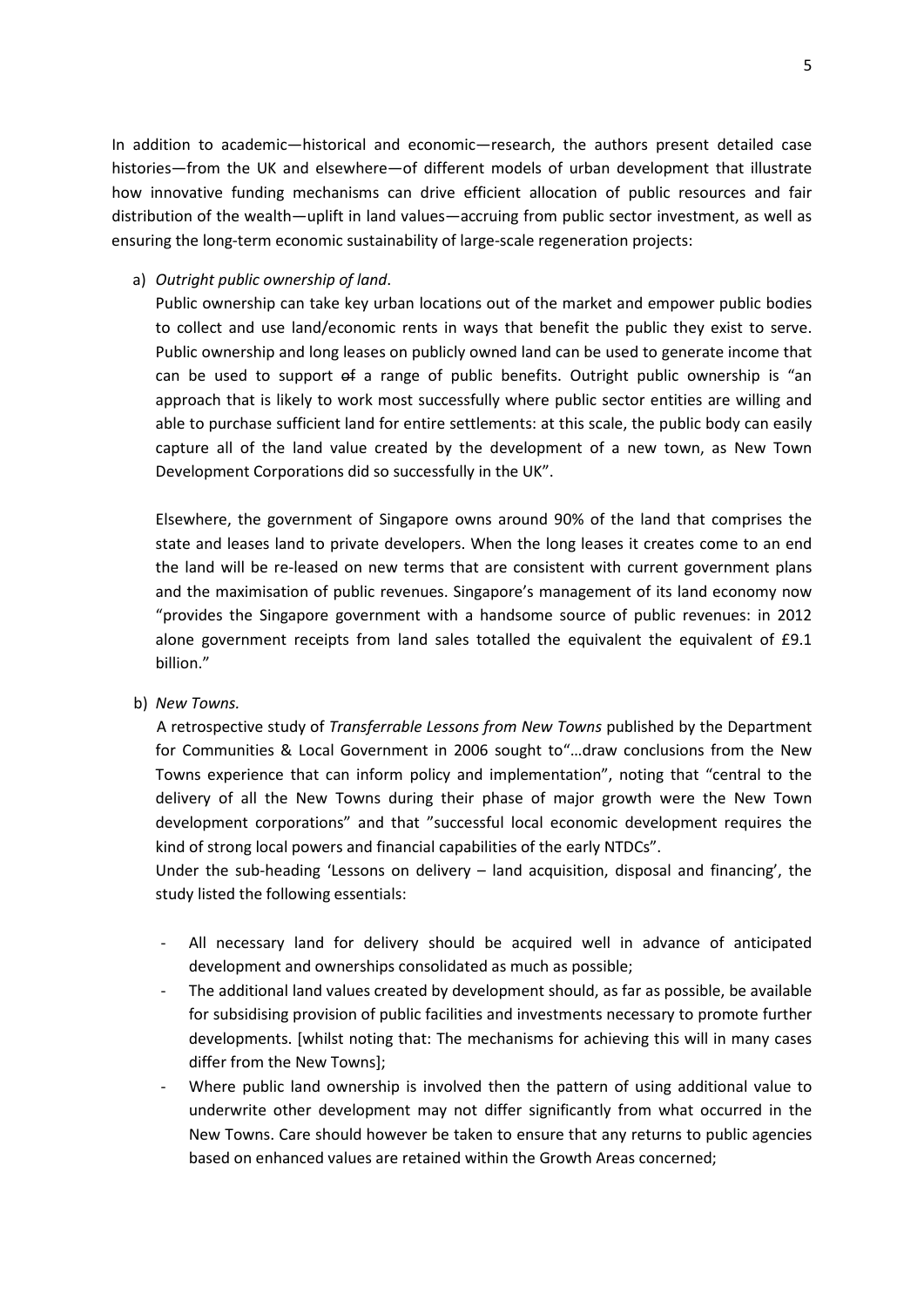- Central government should be cautious in expecting any early financial return from the Growth Area based on enhanced values if it wishes to maintain the growth momentum and create attractive and sustainable communities;
- Finance from central government is likely to be critical in establishing the growth momentum in the early phases;
- In the longer term it is important to ensure that public financing arrangements to delivery organisations are sufficiently flexible to avoid problems which may arise from interest rate rises of the type which created problems for the later New Towns;
- Notwithstanding all the earlier lessons, the pace of delivery will reflect overall economic conditions and, if to a lesser extent, those prevailing in the more immediate sub-region of the individual Growth Areas.
- c) *A leading role for the state/a state agency in real estate management, acquisition and disposal*.

In Hong Kong, the largely state-owned Mass Transit Railway Corporation (MTRC, often described as a "a property development firm doing a side business of rail") was originally supplied by the government of Hong Kong with seed-corn loan finance and empowered to develop land above its stations and tracks. The MTRC was able to purchase undeveloped land —at prices based on the undeveloped value of sites— and then find commercial partners willing and able to help develop it. Housing was sold back into the private sector to recoup infrastructure costs while the ownership of lucrative commercial spaces was retained to generate income (rent) to make the MTRC the most profitable transit system anywhere in the world; this not only keeps its citizens' travel costs down but also allows MTRC to make substantial contributions to public funds.

In South Korea, around half of all residential land development and almost all industrial land development is carried out by the Korean Land Corporation (KLC). The KLC has been in existence since 1975 and has played a central role in the development of the South Korean economy. The KLC's tasks include: acquiring idle and vacant land, developing and selling the land for residential use, and developing new towns. It is widely believed that the KLC has played critical role in keeping housing and land affordable in South Korea with house prices as a ratio of income falling from a base of 100 in 1995 to 62.3 at the end of 2013.

d) *Land pooling*.

In the Netherlands a strategy that relies on land pooling has had significant impact on the proportions of economic rent obtained from land which are available to support developments for public benefit, as opposed to increased private profits and property/asset values.

#### e) *Community Land Trusts*.

Land trusts are bodies founded with the objective of using land and the rents that come from land ownership for the common good. Establishing a Community Land Trust in the OPDC area (and consistent with its combined role as planner and developer) could help local people to help themselves: enabling the intended beneficiaries of a development programme to become custodians and recipients of the economic rent receivable from the land on which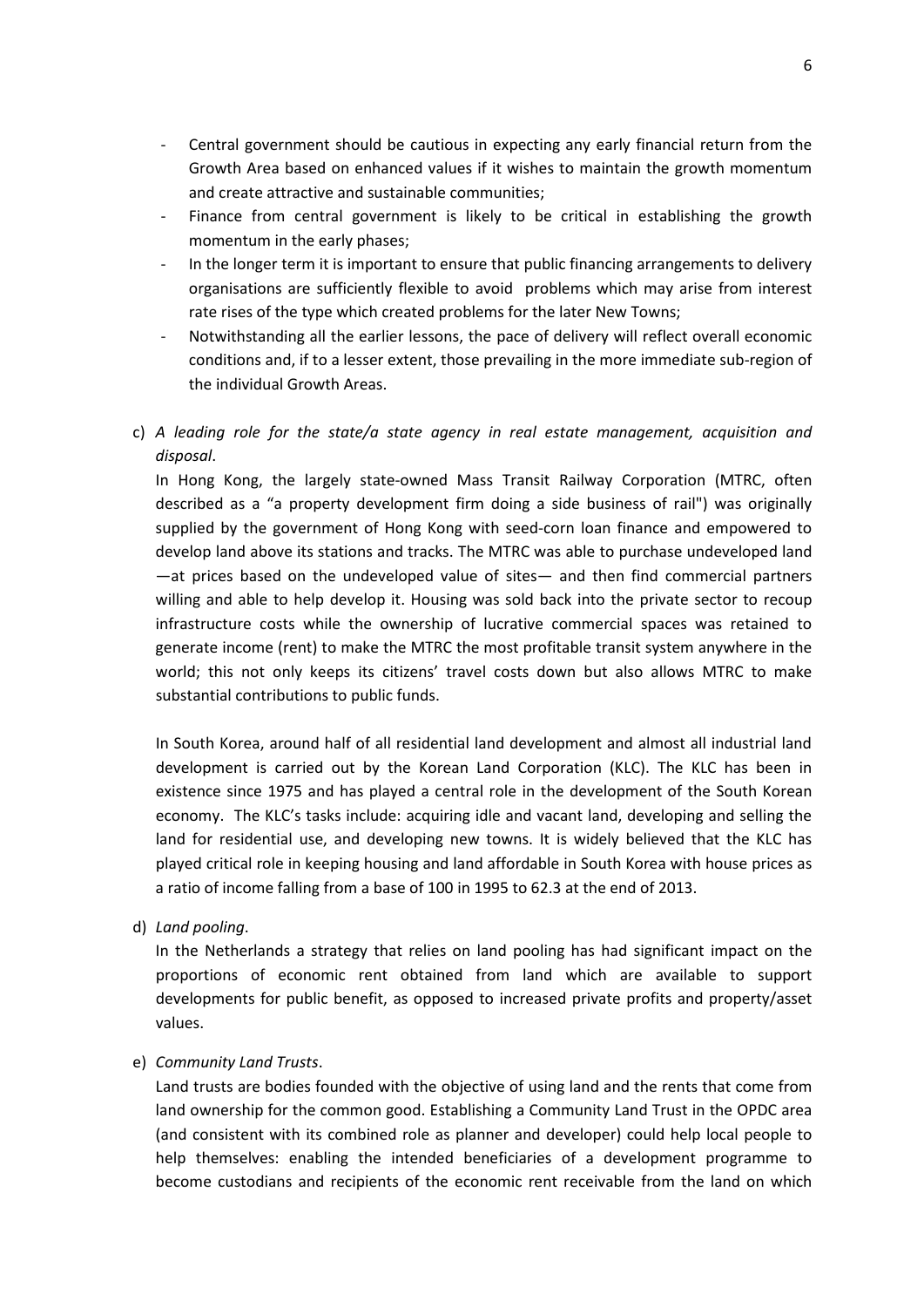their homes and community facilities have been built. It would is surely an appealing way of sharing out benefits in the common interest, and of empowering, engaging and involving the individuals and families most directly invested in the project's long-term success and sustainability.

 The OPDC has obvious advantages when it comes to facilitating the establishment of one or more CLTs and its lukewarm reference to them in the Revised Draft Local Plan should be something on which the Corporation reflects very carefully.

## Vicious Cycles and Virtuous Cycles

It would be a very great pity if lessons from planning and development strategies and policies that have been designed and implemented in different parts of the world had to be learnt again.

There is plenty of evidence that the current London government under a new Mayor is seeking to make the most of what has been learnt in the past about how to pay for the development of infrastructure and housing. The contemporary zeitgeist for more intelligent and social responsible development and planning was evident in this year's report of the London Finance Commission (LFC) entitled "Devolution: A Capital Idea", which urged the Greater London Authority, in collaboration with national government, to find ways of 'capturing some windfall gain [from development] using land value capture mechanisms…to help fund investments which cause land value uplift in the first place'. Transport for London took this work forward and published a comprehensive report entitled *Land Value Capture: Final Report* which makes direct reference to international experience, noting that: "…there is a vast theoretical and empirical literature that supports the idea that the benefits of transport schemes (alongside place-making interventions) get capitalised into higher land values"; however the same report also states that "…existing value capture mechanisms extract only a small fraction of land value gains from transport investment, in an *ad hoc* and poorly targeted manner."

We agree with that assessment in general, but note that, where there has been strong political will and clear leadership, obstacles to the well-ordered and efficient administration of land value capture (LVC) have been overcome. What is clear, from Hong Kong, South Korea and, most especially, Singapore, is that high quality development programmes have been made possible by sustainable and demonstrably fair LVC systems which have made it possible for public authorities to meet a large portion of the costs of urban development from increases in land values. Increases for which no single individual or small group of individuals can plausibly claim credit.

There is a fundamental choice for public policy makers —and for urban planners in particular. Do they continue, albeit reluctantly, to accept the role that they have been assigned in a hugely destructive cycle of land financialisation? A vicious cycle in which credit creation underwrites preexisting locational and ownership advantages, benefiting a very small number of people. Or, do they play as constructive and enthusiastic a part as they can in promoting a virtuous cycle?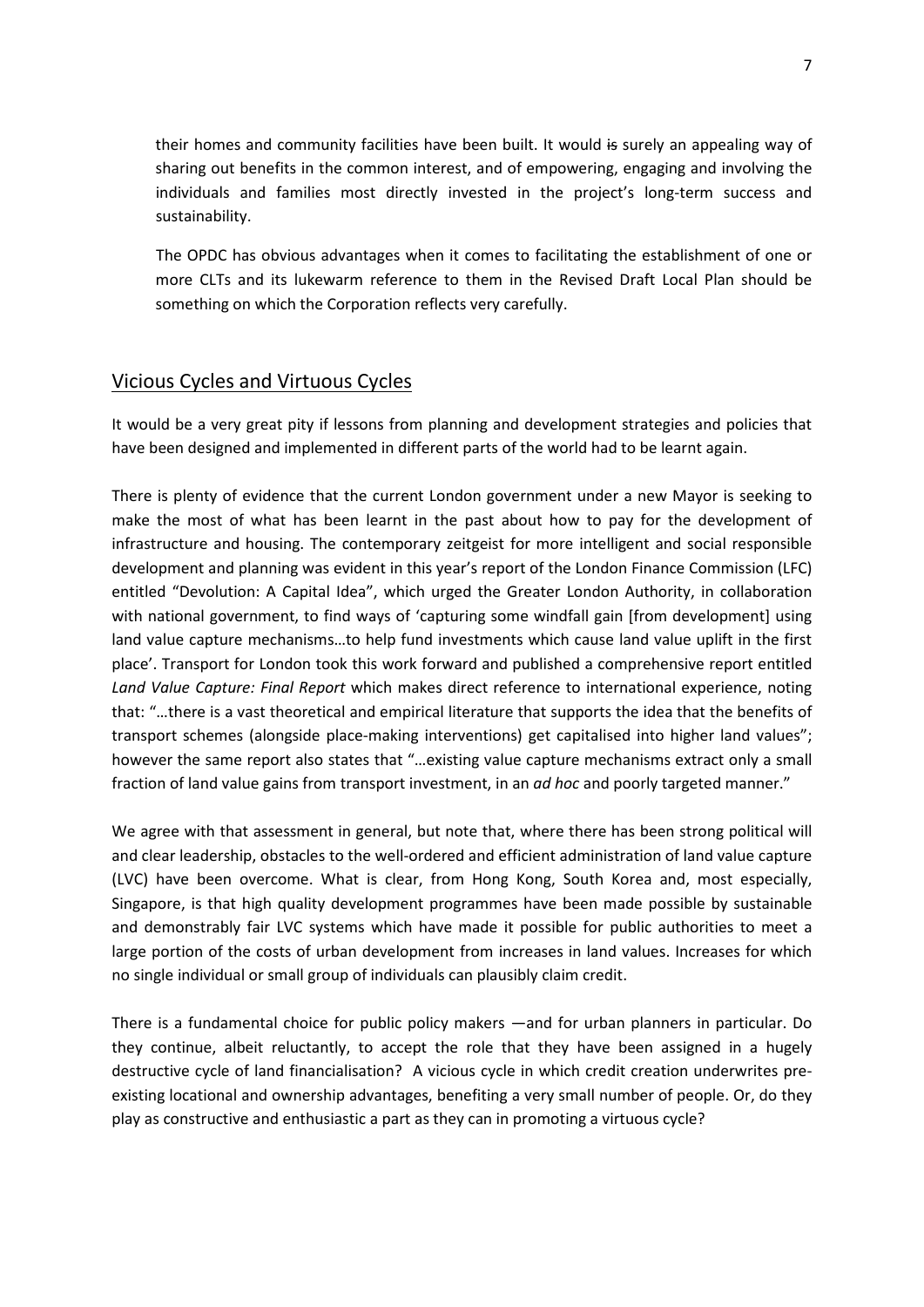The virtuous cycle is one in which the fruits of investment in urban spaces make it possible to generate the revenues that are needed to improve the environment, enhance housing and employment opportunities, and thereby improve the quality of life of all citizens.

# Response to the Consultation on the Revised Draft Local Plan

The following members of the Professional Land Research Group and the Steering Group of the Coalition for Economic Justice contributed to this response:

John Lipetz Anthony Molloy Andrew Purves Ed Randall

## Contact address

30, Beechhill Road, London SE9 1HH

## Bibliography and select list of references

Cargiant and London & Regional Properties (2016) website with link to 'Evolving the Masterplan'. [accessed at<http://www.oldoakpark.co.uk/> August 2017]

Copley, T AM( as a rapporteur) (2016) Tax Trial: A Land Value Tax for London? Greater London Authority, London. [accessed at [https://www.london.gov.uk/sites/default/files/final-draft-lvt](https://www.london.gov.uk/sites/default/files/final-draft-lvt-report_2.pdf)[report\\_2.pdf](https://www.london.gov.uk/sites/default/files/final-draft-lvt-report_2.pdf) August 2017]

Department of Planning Oxford Brookes University and Department for Communities and Local Government (2006) Transferable Lessons from the New Towns. DCLG/HMSO, London.

GLA Review Team (2016) Review of the Old Oak Park Royal Development Corporation: High-level findings. GLA, London. [accessed at [https://www.london.gov.uk/sites/default/files/opdc\\_review\\_findings\\_-\\_final\\_31.10.16\\_0.pdf -](https://www.london.gov.uk/sites/default/files/opdc_review_findings_-_final_31.10.16_0.pdf%20-%20August%202017) [August 2017\]](https://www.london.gov.uk/sites/default/files/opdc_review_findings_-_final_31.10.16_0.pdf%20-%20August%202017)

Haila, A (2015) Urban Land Rent: Singapore as a Property State. Wiley-Blackwell, Chichester, UK.

Hill, S (2015) Reconnecting the Citizen and the State through Community Land Trusts and land reform. Winston Churchill Memorial Trust, London.

Kahn, Sadiq (Mayor of London) (2016) A City for all Londoners. Great London Authority, London.